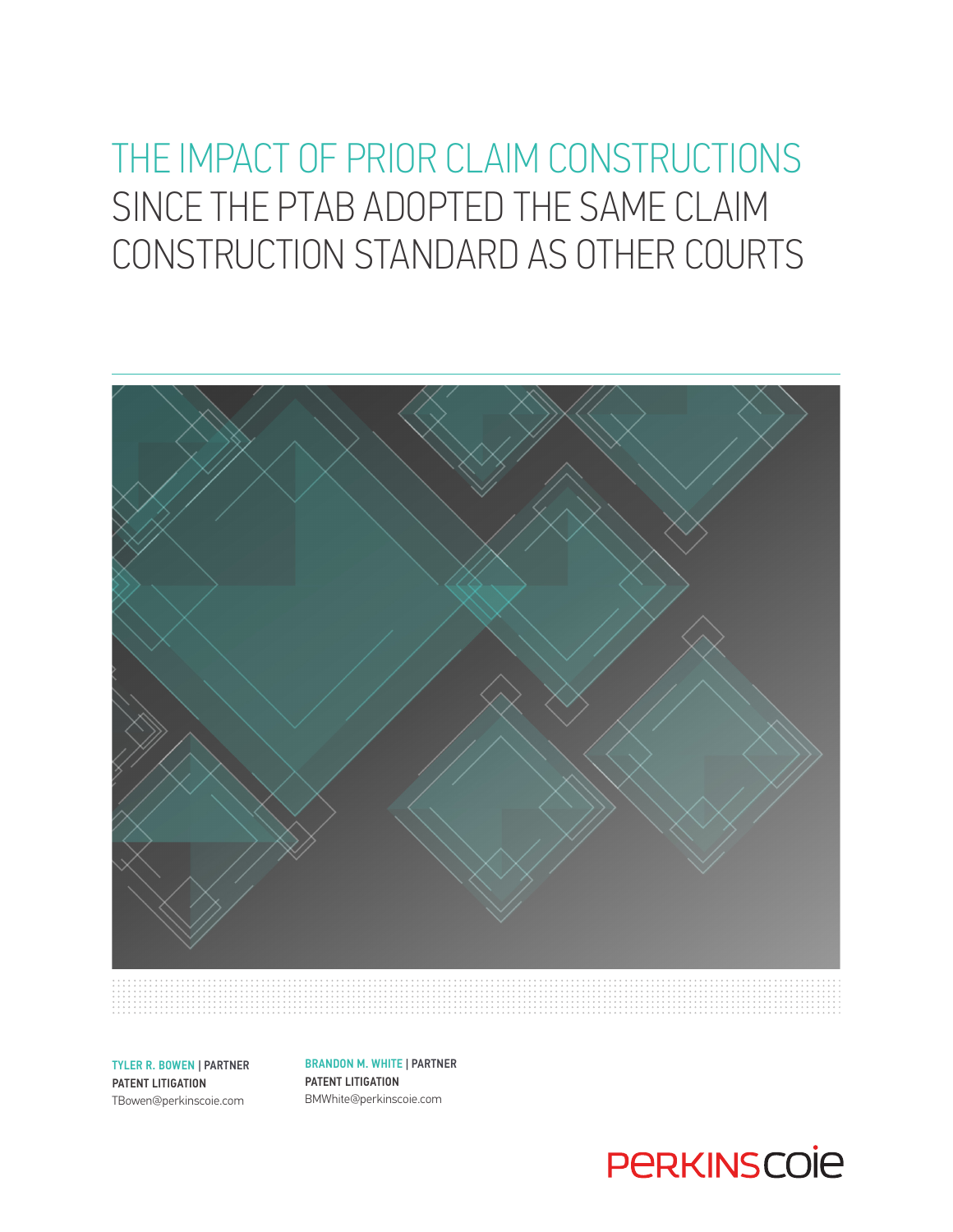In 2018, the Patent Trial and Appeal Board aligned its claim construction standard in post-grant proceedings with the standard applied by the federal courts and the International Trade Commission. Greater consistency was the goal, but since the realignment, questions have surfaced about how to deal with terms previously construed by other courts under the same standard.

In this paper, we look at the Patent Trial and Appeal Board's revised regulations and recent decisions relating to prior constructions to identify strategies for post-grant practitioners to achieve desired outcomes.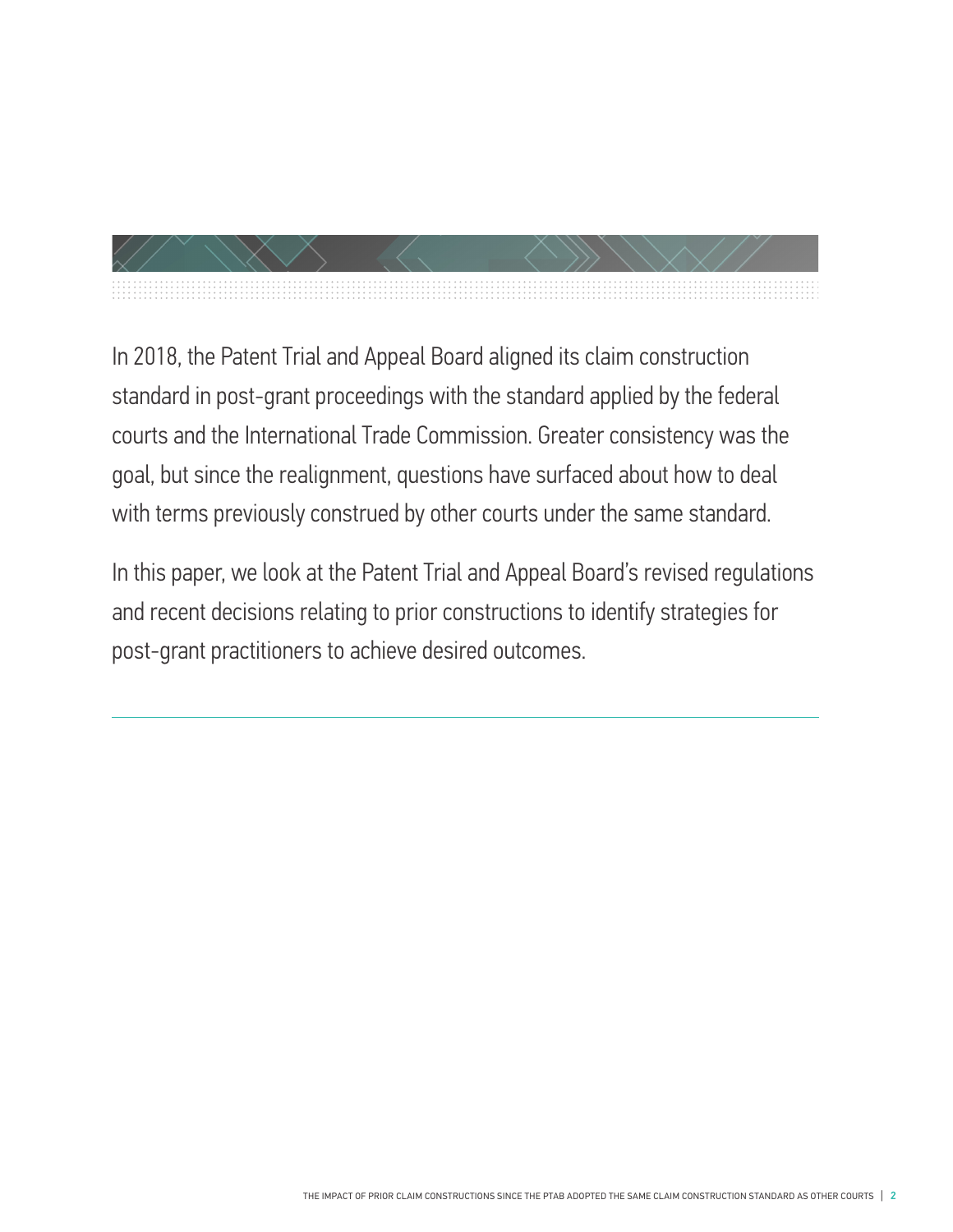# THE IMPACT OF PRIOR CLAIM CONSTRUCTIONS SINCE THE PTAB ADOPTED THE SAME CLAIM CONSTRUCTION STANDARD AS OTHER COURTS

Nearly three years ago, the Patent Trial and Appeal Board (PTAB) replaced the broadest reasonable interpretation claim construction standard previously used in post-grant proceedings such as *inter partes* reviews (IPRs) with the same claim construction standard long used by the federal courts and the International Trade Commission (ITC). 37 C.F.R. § 42.100(b); Changes to the Claim Construction Standard for Interpreting Claims in Trial Proceedings Before the Patent Trial and Appeal Board, 83 Fed. Reg. 51340 (Oct. 11, 2018) (37 C.F.R. pt. 42). The change was intended to "reduce the potential for inconsistency" when the PTAB, the courts, and the ITC interpret the same or similar claim terms. *Id.* at 51343. But what has happened since? Here we examine how the PTAB has reacted to prior constructions from other courts.

# Background on Claim Construction Standards

As of November 13, 2018, the PTAB, the federal courts, and the ITC have all applied the same claim construction standard based on *Phillips v. AWH Corp.*, 415 F.3d 1303 (Fed. Cir. 2005). Under that standard, each tribunal considers intrinsic evidence (the language of the claims, the specification, and the prosecution history), as well as extrinsic evidence (e.g., expert testimony and dictionaries), when construing claim terms. 83 Fed. Reg. at 51343.

The alignment in standards was accompanied by other changes to ensure potential claim construction consistency. The U.S. Patent and Trademark Office (Patent Office) altered its regulations to make clear that "[a]ny prior claim construction determination concerning a term of the claim in a civil action, or a proceeding before the International Trade Commission, that is timely made of record in the *inter partes* review proceeding will be considered." 37 C.F.R. § 42.100(b). Even so, the Patent Office rejected the suggestion that the PTAB should defer to prior claim constructions from other courts, noting only that the PTAB should give them "appropriate weight." 83 Fed. Reg. at 51355. The PTAB considers the following exemplary factors in determining the "appropriate weight" to give a prior construction:

- $>$  "the similarities between the record in the district court or the ITC and the record before the Board";
- $\triangleright$  "whether the prior claim construction is final or interlocutory";
- $\geq$  "whether the terms construed by the district court or ITC are necessary to deciding the issues before it"; and
- $\geq$  "the facts and circumstances of each case."

Source: *Patent Trial and Appeal Board Consolidated Trial Practice Guide* (Trial Practice Guide) at 47 (Nov. 2019).

The PTAB's shift in claim construction standard, and the Patent Office's revised regulations and comments about prior constructions, raise questions about how much weight the PTAB has given to earlier constructions since November 2018, including how it has applied the factors outlined above. We delved into PTAB decisions to find out.

Since November 2018, the PTAB, the federal courts, and the ITC have all applied the same claim construction standard based on *Phillips v. AWH Corp.*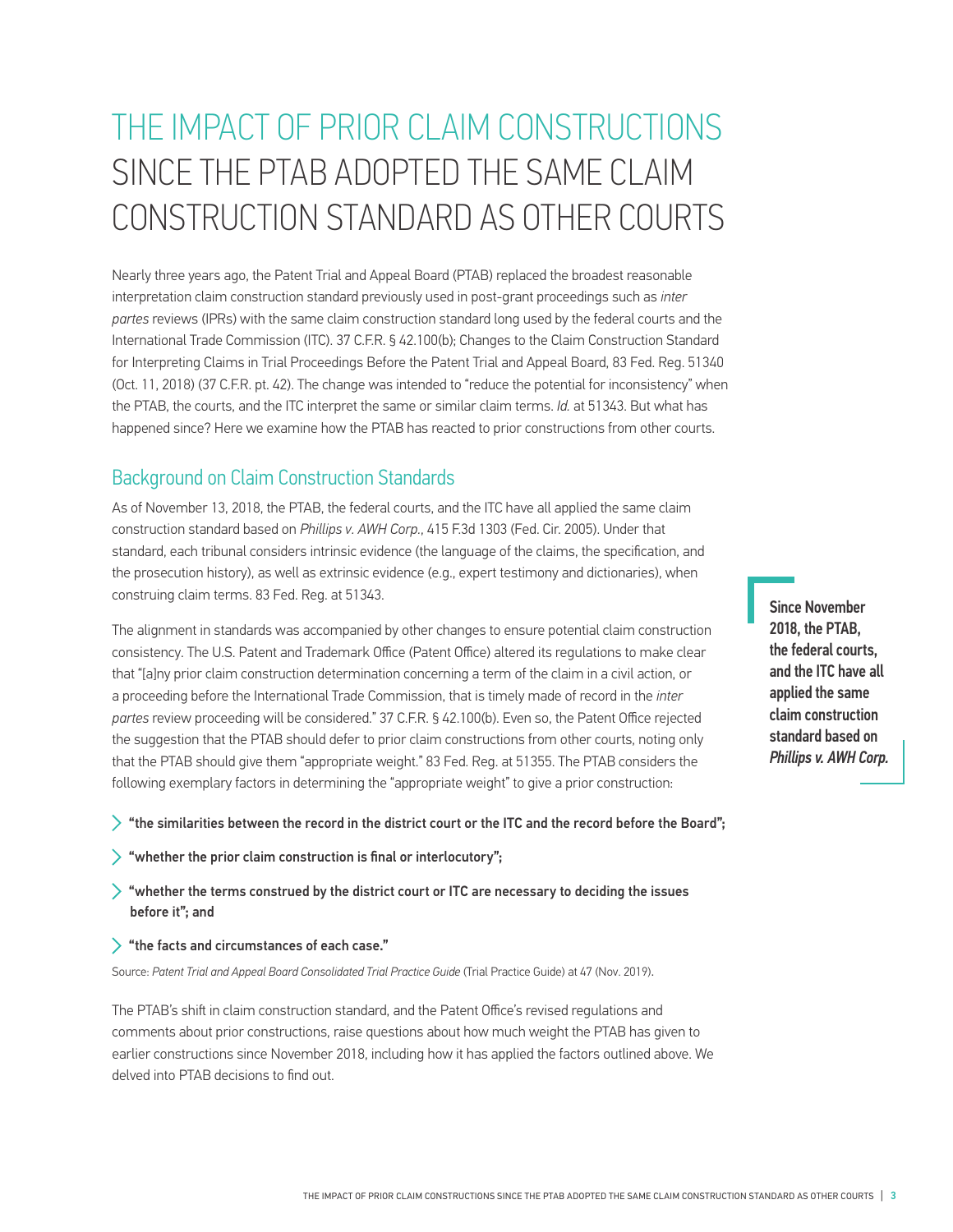# The PTAB Frequently Adopts Prior Constructions

The PTAB has often agreed with earlier district court or ITC claim constructions. IPR opinions show how the PTAB reaches that conclusion. A few trends are worth noting.

First, since the PTAB adopted the *Phillips* claim construction standard, it has repeatedly expressed concerns about issuing claim constructions that are inconsistent with prior constructions from district courts or the ITC. As the PTAB put it, a lack of uniformity in claim constructions would "undermine the 'predictability'" of a patent's claim scope, as well as the "'integrity of the patent system' overall." *Kiosoft Techs., LLC v. PayRange, Inc*., IPR2021-00086, Paper 12 at 16 (PTAB Mar. 22, 2021) (petitioner and its expert advocated for different constructions at the district court and the PTAB) (quoting 83 Fed. Reg. at 51342); *see also Google LLC v. Virentem Ventures, LLC*, IPR2019-01247, Paper 34 at 11 (PTAB Mar. 5, 2021) (rejecting patent owner's proposed construction in part because it would result in "construing the claims in a manner inconsistent with the District Court"). Put another way, inconsistent constructions could lead to divergent findings about a patent's validity in different legal forums, creating uncertainty and undermining confidence in the patent system. Even when the PTAB has adopted a construction that differs from a prior one, it has still considered the issue of consistency. *Netflix, Inc. v. Uniloc 2017 LLC*, IPR2020-00044, Paper 24 at 11 (PTAB Apr. 20, 2021) (examining district court's prior construction and determining IPR construction "is consistent").

In one proceeding, where the U.S. Court of Appeals for the Federal Circuit had affirmed a prior district court construction, the PTAB felt "compelled to construe the[] terms consistent" with that construction. *Ford Motor Co. v. Mass. Inst. of Tech.*, IPR2021-00341, Paper 10 at 25 (PTAB July 2, 2021). The drive for consistency has even led the PTAB to adopt a district court's construction despite reservations about limiting claim language based on the specification, in part because the PTAB is "obligated to apply the same *Phillips* standard." *Semiconductor Components Indus., LLC d/b/a ON Semiconductor v. Power Integrations, Inc.*, IPR2018-01811, Paper 11 at 10-14 (PTAB May 13, 2019).

As reflected in the decisions described below, the PTAB is particularly reticent to depart from prior claim constructions when neither party disputes them or when parties advocating alternatives fail to support their positions.

*Google LLC v. Uniloc 2017 LLC*, IPR2020-00479, Paper 10 at 20-21 (PTAB Aug. 13, 2020) ("Neither party challenges the Texas court's claim construction and we see no reasons, at this stage of the proceeding, to disagree with them."); and

*3Shape A/S v. Align Tech., Inc.,* IPR2020-00223, Paper 12 at 15 (PTAB May 26, 2020) (adopting claim constructions from ITC investigation and noting "Patent Owner [did] not provide[] any arguments or contrary evidence as to why" they should not be adopted).

Citing its obligation under 37 C.F.R. § 42.100(b) to consider prior claim constructions, the PTAB has recognized that a petitioner "needs to explain why [the PTAB] should depart from those constructions." *3Shape A/S v. Align Tech., Inc.*, IPR2020-00222, Paper 12 at 14 (PTAB May 26, 2020) (rejecting constructions that petitioner proposed in an ITC investigation and, "without further explanation," adopted

Since the PTAB adopted the *Phillips* claim construction standard, it has expressed concerns about adopting positions inconsistent with those taken by district courts or the ITC.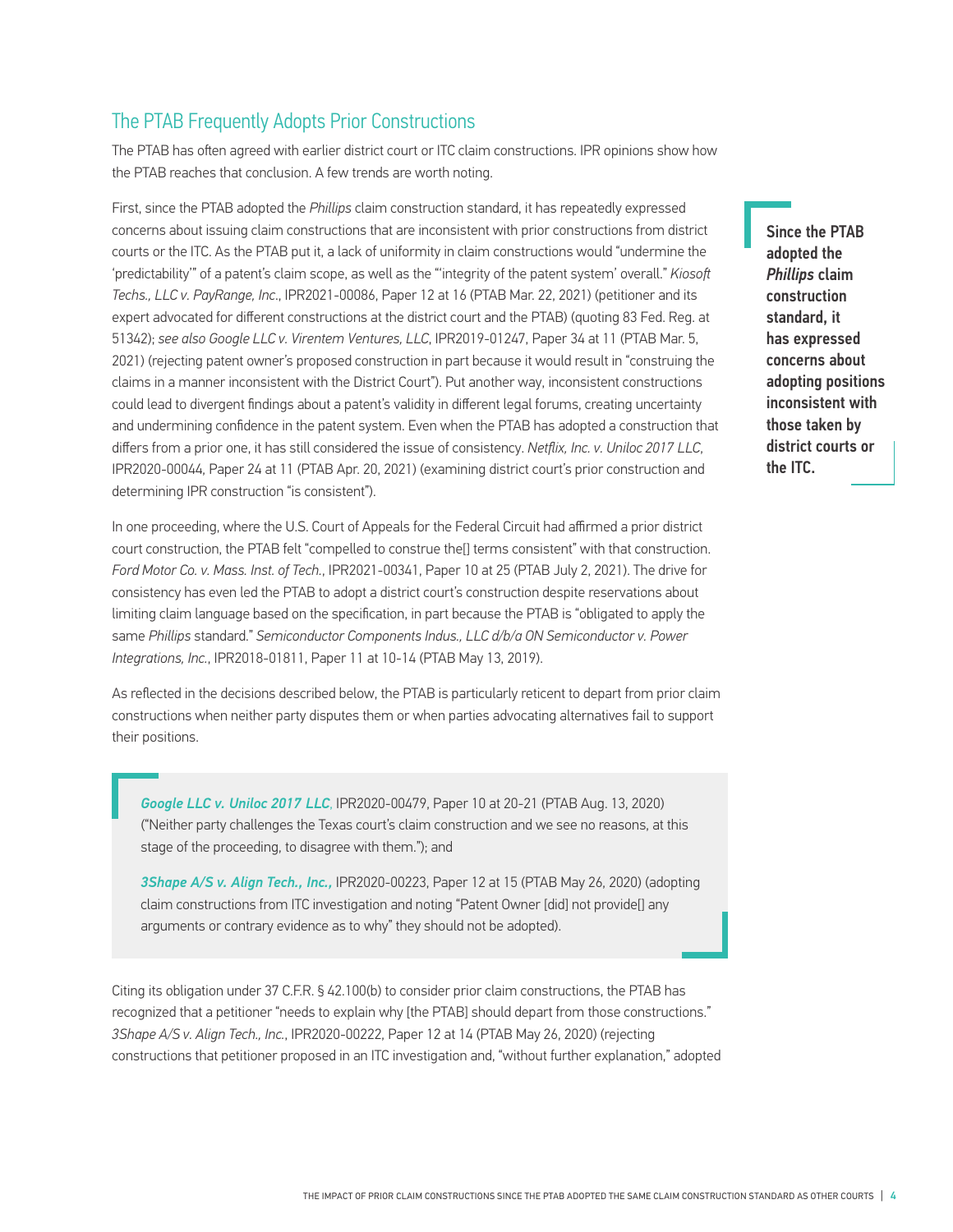in an IPR, even though the ITC had rejected those proposed constructions)*.* Similarly, in a decision under the broadest reasonable interpretation standard, the PTAB faulted a petitioner for failing "to address substantively" a district court's construction and "reconcile its proffered claim construction" with its "very different" construction argued to and adopted by the district court. *OrthoPediatrics Corp. v. K2M, Inc.*, IPR2018-01548, Paper 9 at 11 (PTAB Mar. 1, 2019). In that proceeding, the PTAB concluded that the petitioner failed to meet its burden of showing a reasonable likelihood of prevailing in the IPR. *Id.*

Second, the PTAB has also adopted prior district court or ITC claim constructions after examining and then endorsing the reasoning behind those constructions. In some cases, the PTAB has quoted the district court's or ITC's reasoning and simply noted agreement, adopting the same construction. *E.g.*, *Google LLC v. Virentem Ventures, LLC*, IPR2019-01244, Paper 14 at 15 (PTAB Jan. 28, 2020) ("We find this reasoning persuasive and adopt the construction of 'guidance information' that the District Court adopted."); *see also Bayerische Motoren Werke Aktiengesellschaft v. Paice LLC*, IPR2020-01299, Paper 10 at 11-12 (PTAB Jan. 15, 2021) (quoting district court's reasoning but adding an observation about claim differentiation).

In other instances, as described in the decisions below, the PTAB has assessed evidence like the patent specification and expert opinions more closely before concluding prior constructions are correct.

*MediaTek Inc. v. Nippon Tel. & Tel. Corp.,* IPR2020-01607, Paper 12 at 25 (PTAB Apr. 2, 2021) ("As discussed above, the District Court construction is supported by the Specification and plain and ordinary meaning of the claim language and is adopted for purposes of this Decision as our preliminary construction.");

*Commscope Techs. LLC v. Dali Wireless Inc.,* IPR2020-01466, Paper 16 at 9 (PTAB Feb. 9, 2021) (adopting district court construction as consistent with claim language and specification and rejecting patent owner's proposed construction as reading in claim elements);

*Lab. Corp. of Am. Holdings v. Quest Diagnostics Invs. LLC,* IPR2019-00738, Paper 36 at 10- 11 (PTAB Sept. 1, 2020) (agreeing with and adopting district court construction after assessing the specification and expert testimony); and

*Samsung Elecs. Co. v. Neodron Ltd.,* IPR2020-00267, Paper 7 at 10 (PTAB June 8, 2020) (adopting ITC construction as "consistent with the ordinary and customary meaning of the term, in light of the '173 patent disclosure").

Note, however, that when the PTAB has adopted prior constructions, it also sometimes underscores that its construction is preliminary and invites the parties to provide additional arguments during an IPR. *Semiconductor Components*, IPR2018-01811, Paper 11 at 14.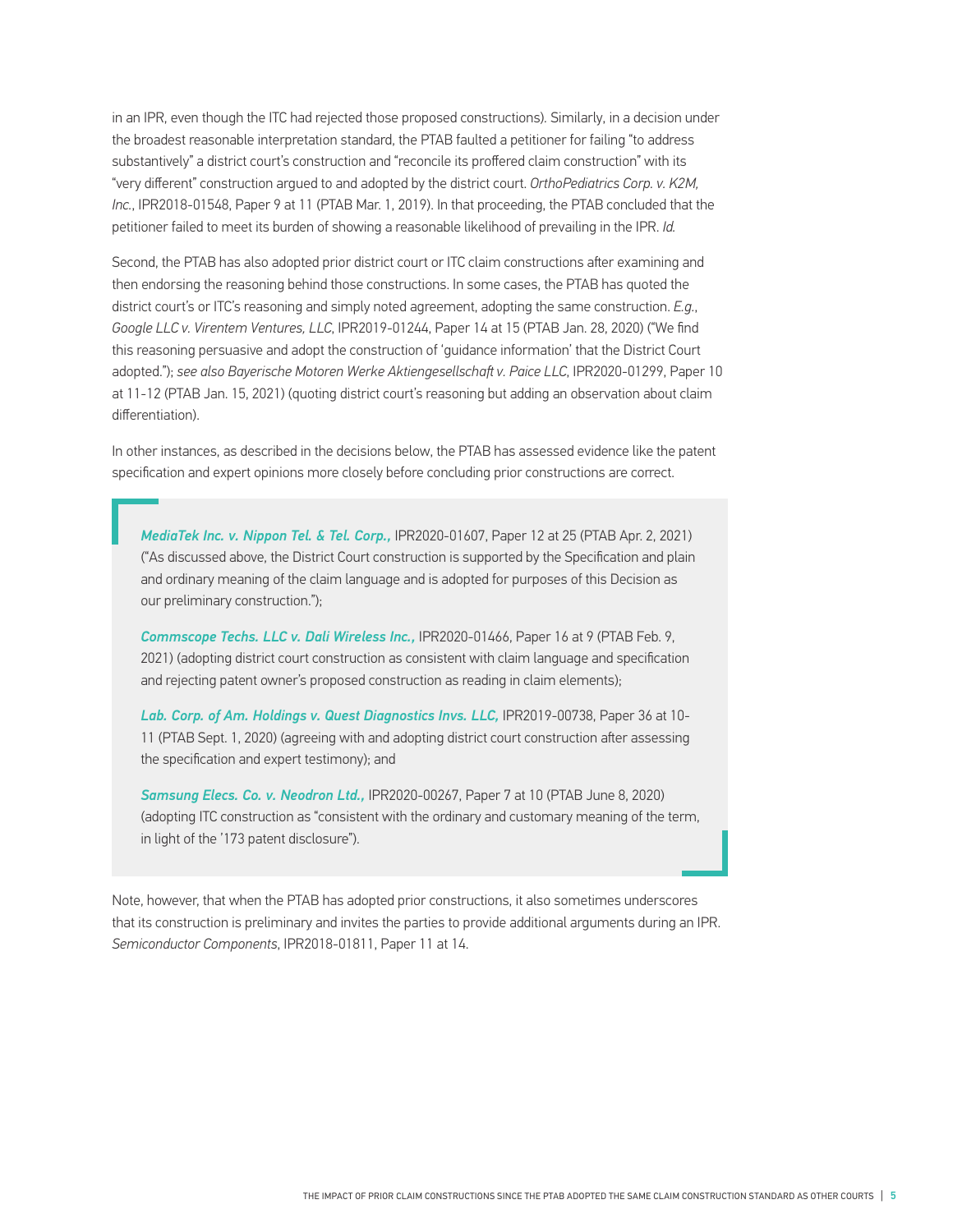# The PTAB Has Disagreed With or Elaborated on Prior Constructions

Notwithstanding the universal claim construction standard, the PTAB is not bound by prior constructions. A few decisions indicate that the PTAB can find a prior construction wanting and adopt something different.

To begin, the PTAB has deviated from prior constructions that violate the basic rules of claim construction. In one example, the PTAB modified an earlier construction adopted by a district court, as well as the PTAB, to delete certain phrases. *Juniper Networks, Inc. v. Packet Intel. LLC*, IPR2020- 00486, Paper 20 at 27-30 (PTAB Sept. 10, 2020). The PTAB concluded that those phrases were "merely exemplary and non-limiting" and suggested the truncated construction was clearer and more consistent with the specification. *Id.* at 30. In a second example, the PTAB refused to adopt an earlier ITC construction because it suffered from several flaws. *Renesas Elecs. Corp. v. Broadcom Corp.*, IPR2019- 01040, Paper 9 at 11-16 (PTAB Nov. 13, 2019). The construction created "unnecessary redundancy that would add uncertainty to the claim." *Id.* at 11. It also "improperly import[ed] a limitation from the Specification," excluding a preferred and claimed embodiment. *Id.* at 12-14. While the ITC had rejected the same construction the PTAB eventually adopted, the PTAB disagreed with the ITC's reasoning, citing the specification as support. *Id.* at 14. The PTAB also disagreed with the ITC's finding that the patent applicant had clearly disavowed claim scope. *Id.* at 12, 15.

Further, true to the Trial Practice Guide, the PTAB has considered the record supporting a prior claim construction. Trial Practice Guide at 47. In one proceeding, the PTAB construed the term "presentation rate" differently than a district court because of variation between the claim construction records in the two proceedings. *Virentem*, IPR2019-01247, Paper 34 at 12-13. Specifically, the PTAB explained that although the parties had agreed to the construction in the district court, they disagreed about the proper construction in the IPR. *Id.* at 13. Based on the patent specification and expert testimony, the patent owner argued that "presentation rate" includes the concept of "time scale modification" and the prior art lacked that feature. *Id.*, Paper 24 at 17, 41-46, 54-56, 63. The petitioner argued that the patent owner's construction improperly imported a limitation, citing deposition testimony from the patent owner's expert. *Id.*, Paper 27 at 1-2. The disagreement was enough to merit an independent analysis by the PTAB, which decided to depart from the district court's construction for "presentation rate." In another proceeding, while a district court had construed a term based on competing constructions and related evidence, during the IPR neither party identified any term for construction—so there was no

claim construction record at the PTAB and no need for the PTAB to address the term construed by the district court. *Ability Opto-Electronics Tech. Co. v. Largan Precision Co.*, IPR2020-01345, Paper 11 at 16-17 (PTAB Feb. 22, 2021). Thus, where a claim construction record is lacking or underdeveloped, the PTAB will generally give little weight to a district court claim construction.

Where a claim construction record is lacking or underdeveloped, the PTAB will generally give little weight to a district court claim construction.

The degree of detail in a prior claim construction decision also matters to the PTAB. If the district court fails to "provide[] any opinion, reasoning, or explanation supporting [its] constructions," the PTAB does not hesitate to deviate from them. *Micron Tech., Inc. v. Godo Kaisha IP Bridge 1*, IPR2020-01007, Paper 19 at 10 n.4 (PTAB Feb. 2, 2021). Relatedly, when a district court adopts "plain and ordinary meaning" for a claim term without specifying what that is, the PTAB has taken the next step to provide more detail. *Micron Tech., Inc. v. Unification Techs. LLC*, IPR2021-00345, Paper 9 at 14-16 (PTAB July 19, 2021) ("It remains for us to determine what a person of ordinary skill in the art would consider to be the term's

Prior constructions from other courts based on the *Phillips* claim construction standard do not bind the PTAB.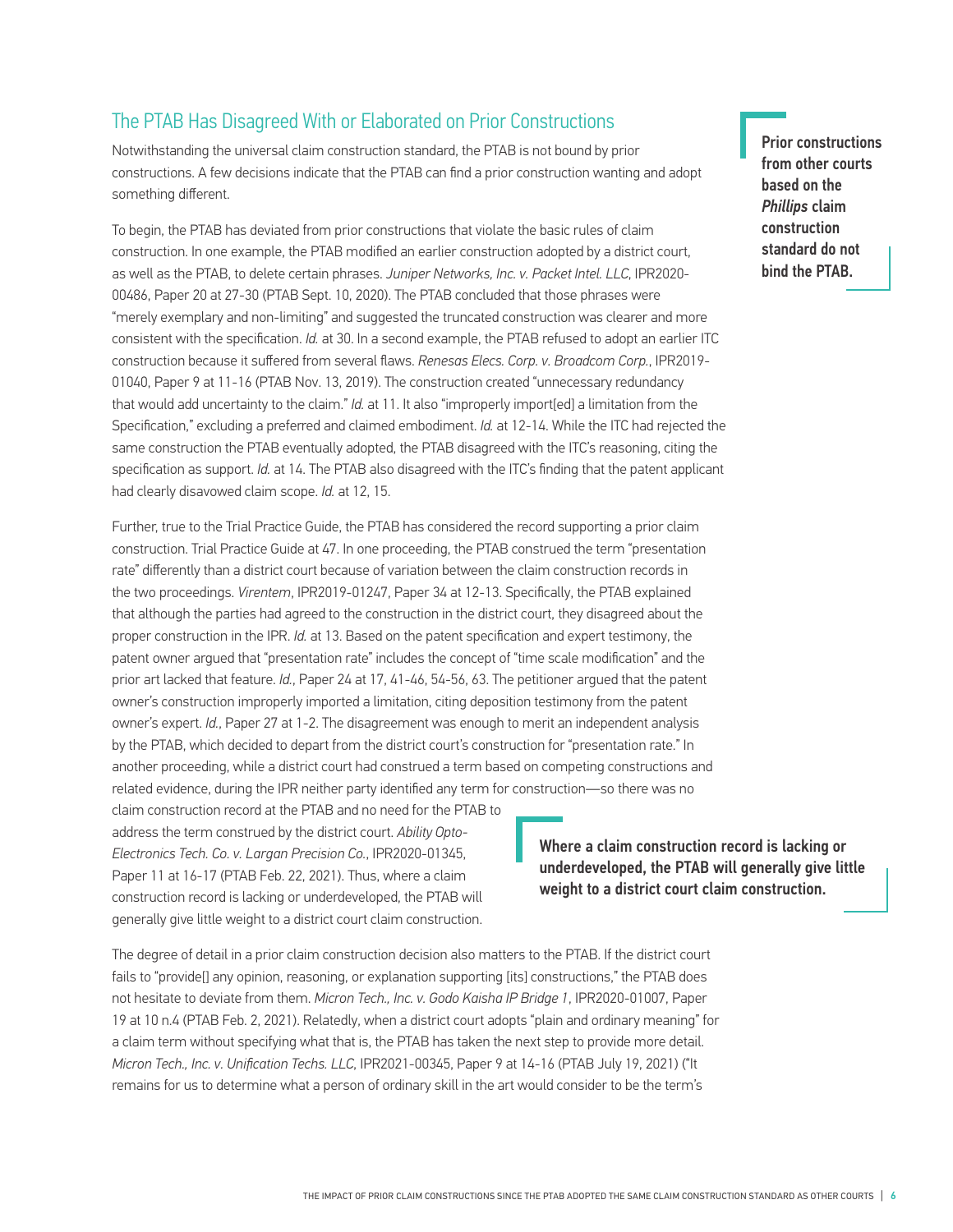ordinary and customary meaning, in light of the patent disclosure."); *Bumble Trading Inc. v. Match Grp. LLC*, IPR2019-01538, Paper 13 at 20-21 (PTAB Mar. 11, 2020) (adopting district court's "ordinary and customary meaning" construction for "graphical representation" while noting that meaning is "not necessarily" limited to a "pictorial portrayal").

When the PTAB departs from or adds to a prior construction, it sometimes invites the parties to continue addressing claim construction issues throughout the IPR. *Unification*, IPR2021-00345, Paper 9 at 16-17.

## The PTAB Has Found It Unnecessary to Address Prior Constructions

In many IPR proceedings, the PTAB has avoided prior constructions altogether by concluding that interpreting previously construed terms was unnecessary to resolving disputes. This approach finds support in the Trial Practice Guide, which notes that the PTAB can consider whether construing terms subject to prior constructions is "necessary to deciding the issues before it." Trial Practice Guide at 47. The PTAB has used this approach often to sidestep party requests to adopt prior constructions. The decisions below provide a few examples.

*Huawei Techs. Co. v. WSOU Invs., LLC,* IPR2021-00228, Paper 9 at 20 (PTAB June 10, 2021) ("we find it unnecessary to construe any claim term expressly to resolve the disputed issues before us");

*Ability,* IPR2020-01345, Paper 11 at 16-17 (giving "little weight" to prior constructions where neither party identified terms for construction and "no claim terms require express construction in order to determine whether or not to institute *inter partes* review");

*Ameristar Perimeter Sec. USA, Inc. v. RSA Protective Techs., LLC,* IPR2020-01369, Paper 11 at 34 (PTAB Feb. 5, 2021) ("we need not expressly construe any claim terms to resolve the parties' disputes on the current record"); and

*LG Elecs. Inc. v. Cywee Grp. Ltd.,* IPR2019-00559, Paper 21 at 16 (PTAB July 12, 2019) ("we need not construe claim terms unless they are material to resolving the disputed issues").

## Practice Tips: Lessons From the PTAB's Approach to Prior Constructions

The PTAB's decisions relating to prior constructions yield several lessons both for IPR practitioners seeking to adopt a district court's claim construction and for those seeking a different construction in the PTAB. The PTAB will not necessarily apply a prior construction in a later IPR proceeding. Accordingly, all is not lost for a party dissatisfied with an earlier construction, nor can a party advancing such a construction count on an easy victory. The tips below focus on strategies for reinforcing or avoiding a prior construction.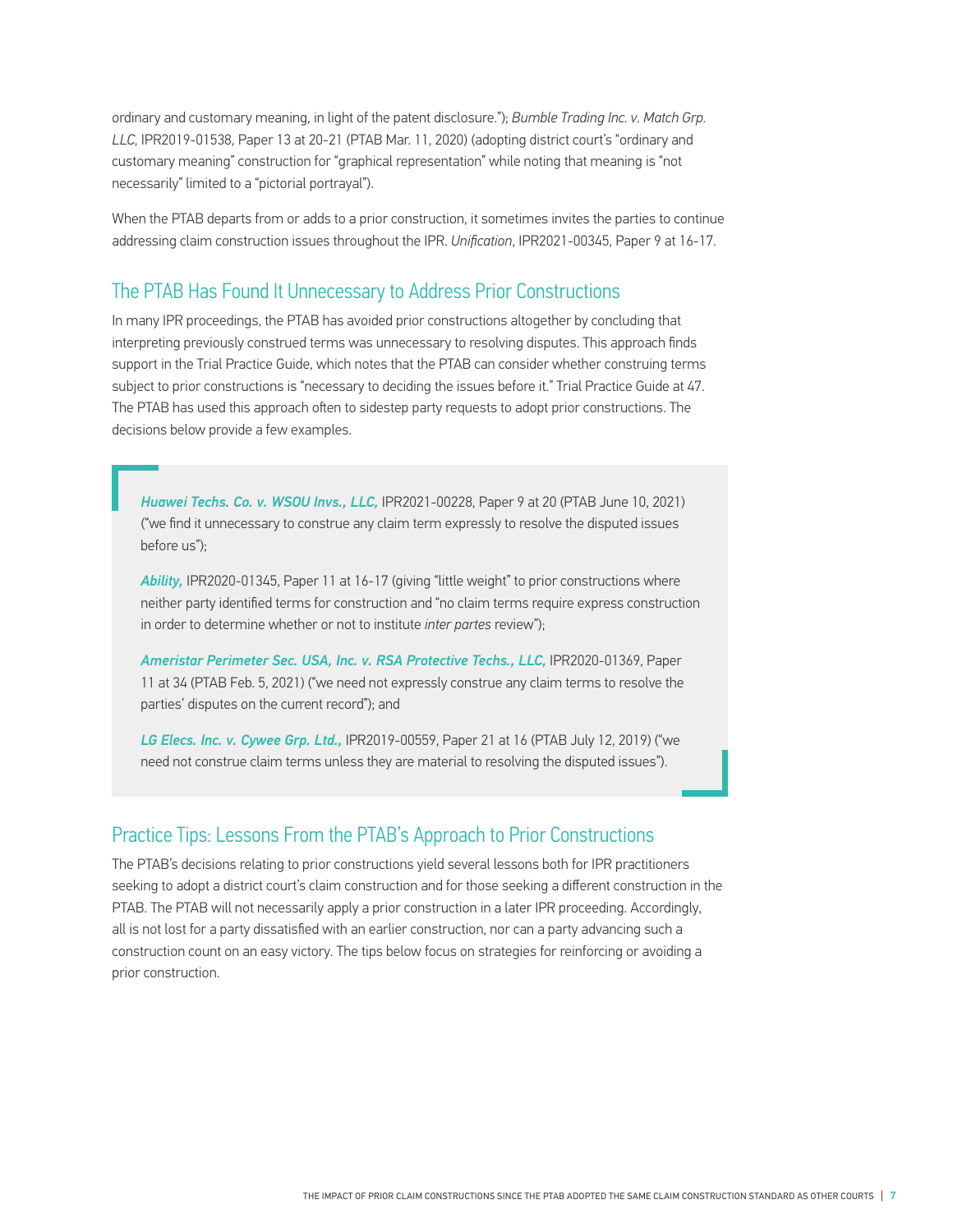

#### **EXPLAIN YOURSELF**

A party must recognize that arguing for a construction that differs from one adopted by a district court or the ITC presents a challenge. The PTAB puts the burden on the party proffering an alternative to explain why the PTAB should depart from a prior ruling. That will require more than simply adopting a different construction without addressing a prior one. The party advocating an alternative should fully explain why the alternative is appropriate under the circumstances and address the prior construction head-on. Moreover, it is important to:

- **1.** Identify and attack weaknesses in the reasoning behind a prior construction (or point out that there was no reasoning); and
- **2.** Accentuate helpful intrinsic and extrinsic evidence that the district court or the ITC may have ignored or given short shrift.

Such arguments provide the PTAB with justification for departing from a previous claim construction.

On the other hand, if a party is satisfied with a prior construction, it should emphasize the danger of inconsistent determinations and extol the soundness of the supporting rationale for the construction. These arguments are likely to resonate with the PTAB. Furthermore, a party pleased with a prior construction should emphasize during briefing that an opposing party has not explained sufficiently why the prior construction is deficient.

In any event, parties should consider explaining how the prior art taught (or did not teach) the challenged claims under all proposed and existing constructions because the PTAB will at least consider prior district court or ITC claim constructions. Parties that do not address all proposed and existing constructions risk losing a chance to advocate for a favorable outcome even under a construction they disagree with.

#### **REMEMBER FIRST PRINCIPLES**

When arguing for or against a prior construction, parties should anchor their arguments to basic claim construction rules. The canons of claim construction bind the PTAB, just as they do the district courts and the ITC. Remember that the PTAB deals exclusively with patent law, which it knows well. Consistency with the claim language and specification is paramount and, given the PTAB's level of patent expertise, detailed arguments based on file history might be better received than they would be in a district court or the ITC. Further, pitfalls like importing limitations from the specification into the claims and excluding preferred embodiments should be avoided. Convincing the PTAB that a prior construction contradicts a basic tenet of claim construction is an effective way to evade that construction, if unfavorable. Conversely, showing that a prior construction abides by the same rules is likely to result in the PTAB adopting it.

The party advocating an alternative should fully explain why the alternative is appropriate under the circumstances and address the prior construction head-on.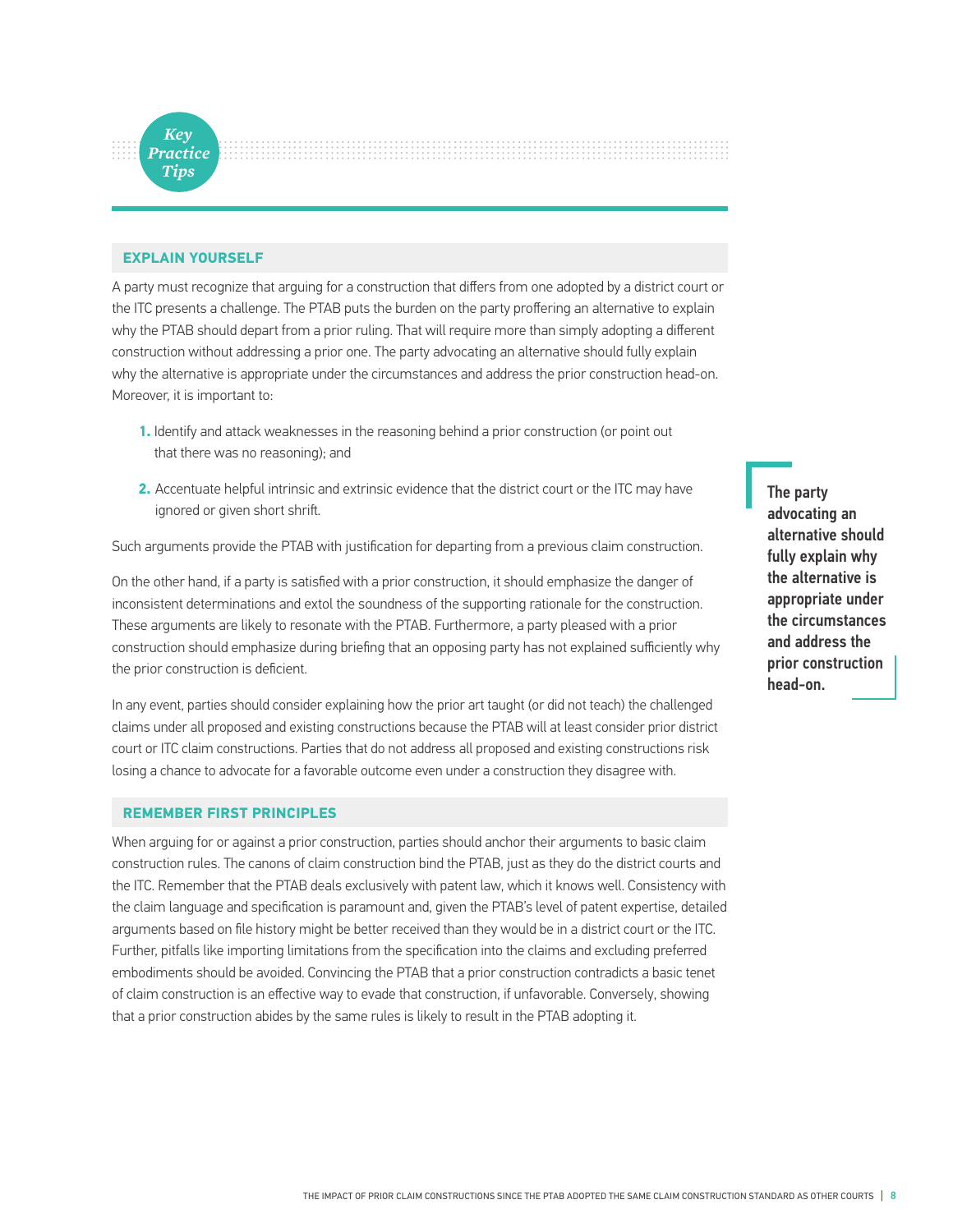#### **COMPARE THE RECORDS**

The PTAB has relied on differences between the records in earlier legal proceedings and in an IPR to reject a prior construction. Even at the institution phase, an IPR record often includes additional evidence and analysis applying the proposed constructions to the prior art at issue. Or perhaps the claim construction record in the district court or the ITC is more developed than the record at the PTAB. If a party favors the prior construction, it should emphasize that the claim construction evidence and arguments are the same in the IPR as they were in the earlier legal proceeding. The same circumstances should lead to the same results. To the contrary, a party opposing a prior construction should identify differences in the record, whether procedural or substantive, and argue that those differences require a second look at the issues.

#### **SEEK MORE DETAIL**

If the district court or the ITC issues a prior claim construction or adopts plain and ordinary meaning without sufficient explanation, it may be possible to convince the PTAB to accept a different construction. This approach could benefit a party not only in the IPR, but also in the district court or the ITC. A more detailed construction from the PTAB could influence the thinking of those other tribunals.

#### **AVOID THE ISSUE**

It may be strategically wise for a party to maintain the status quo by urging the PTAB not to address a prior construction. To accomplish that objective, the party should argue that a term construed by the district court does not need construction to resolve the patentability disputes before the PTAB. If the PTAB agrees, it is unlikely to weigh in on the prior construction. This tactic prevents muddying the waters for an already favorable prior construction.

As described above, the PTAB's recent decisions provide insights into how parties to an IPR can leverage or undermine a prior claim construction. The PTAB will continue to adjust to use of the *Phillips* claim construction standard in the years to come, making this an important topic for any IPR practitioner.

A party opposing a prior construction should identify differences in the record and argue that those differences require a second look at the issues.